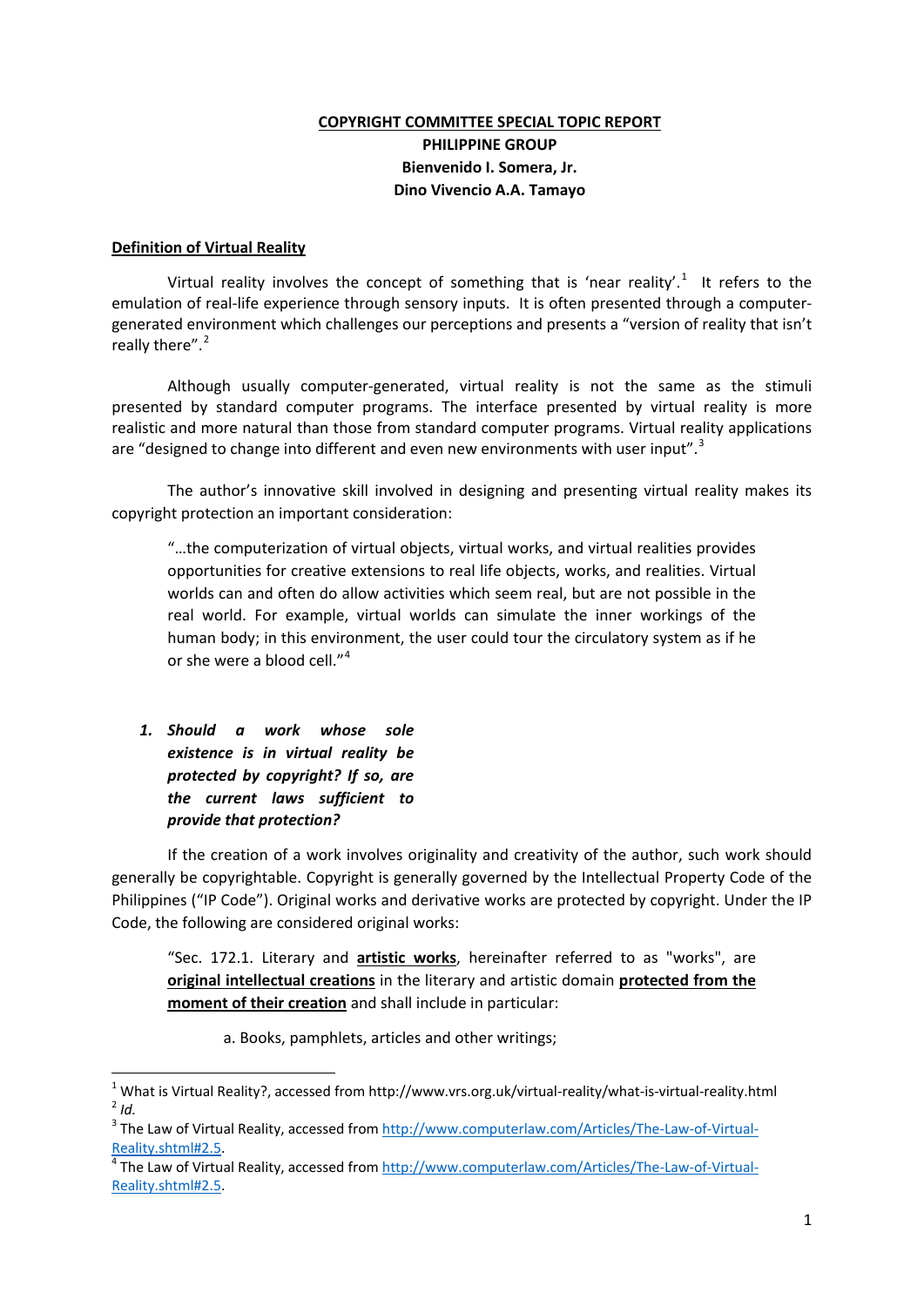b. Periodicals and newspapers;

c. Lectures, sermons, addresses, dissertations prepared for oral delivery, whether or not reduced in writing or other material form;

d. Letters;

e. Dramatic or dramatico-musical compositions; choreographic works or entertainment in dumb shows;

f. Musical compositions, with or without words;

g. Works of drawing, painting, architecture, sculpture, engraving, lithography **or other works of art; models or designs for works of art;**

h. Original ornamental designs or models for articles of manufacture, whether or not registrable as an industrial design, and other works of applied art;

i. Illustrations, maps, plans, sketches, charts and three-dimensional works relative to geography, topography, architecture or science;

j. Drawings or plastic works of a scientific or technical character;

k. Photographic works including works produced by a process analogous to photography; lantern slides;

**l. Audiovisual works and cinematographic works and works produced by a process analogous to cinematography or any process for making audiovisual recordings**;

m. Pictorial illustrations and advertisements;

### **n. Computer programs; and**

### **o. Other literary, scholarly, scientific and artistic works.**

# 172.2. **Works are protected by the sole fact of their creation, irrespective of their mode or form of expression, as well as of their content, quality and purpose**." [*Emphasis supplied*]

Although there is no specific Philippine law catering to the protection of intellectual property rights pertaining directly to virtual reality, **virtual reality may be included in the general provisions on "artistic works", "other works of art", "audiovisual works and cinematographic works and works produced by a process analogous to cinematography or any process for making audio-visual recordings", and "computer programs"**. They are thus to be regarded as "works protected by the sole fact of their creation, irrespective of their mode of expression, as well as of their content, quality and purpose."

Copyright protection is not limited to original works. Derivative works are also protected by copyright under the IP Code:

"Sec. 173. Derivative Works.  $-$  173.1. The following derivative works shall also be protected by copyright: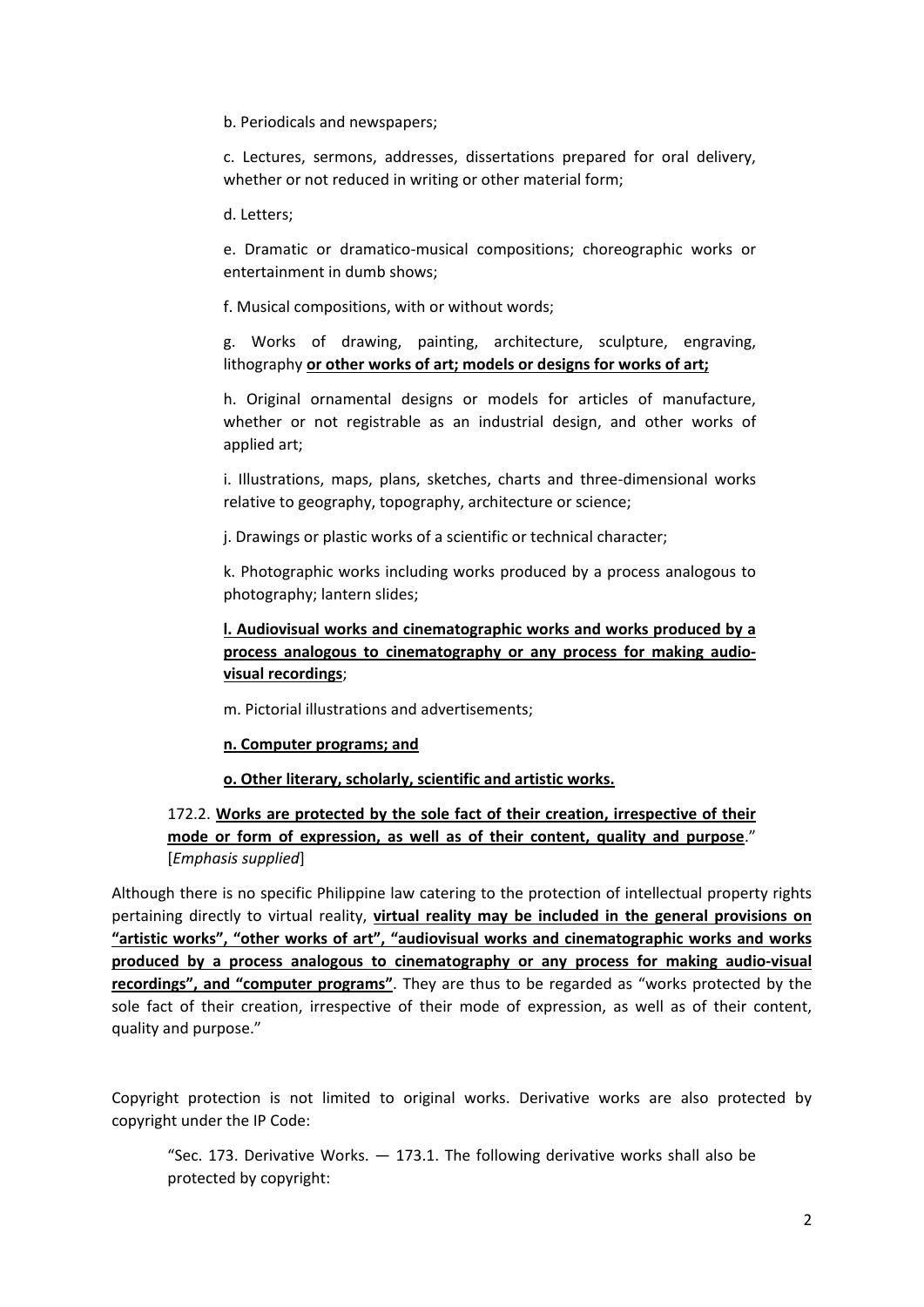a. Dramatizations, translations, adaptations, abridgments, arrangements, and other **alterations of literary or artistic works**; and

b. Collections of literary, scholarly or artistic works, and compilations of data and other materials which are original by reason of the selection or coordination or arrangement of their contents." [*Emphasis supplied*]

Current Philippine laws may cover virtual reality as one of a group of works that are considered to be copyrightable, although there is no direct reference to virtual reality *per se*. There is as yet no distinction between the various types of artistic works as opposed to virtual reality, nor is there distinction between computer programs and virtual reality.

*2. Some copyright works may involve the use of virtual reality creation tools (e.g. virtual paintbrushers or virtual sculpture tools). If the expression of the copyright work is at least partially determined by the tools used to create that work, to what extent do the author of the tools have rights in the products created by it? Should they?*

Currently, there are no laws governing this particular scenario. However, it can be considered as similar to the publication of a book the copyright of which belongs to the writer, or a musical piece which belongs to the composer, or a computer program which belongs to the developer, *unless otherwise agreed upon*. Thus, the copyright of a virtual reality composition should still belong to the author of that virtual reality composition and not to the author of the tools that were used to create the virtual reality.

However, the ownership and copyright of the program and tools *per se* which were used to create the virtual reality, should still belong to the creator of the program and the tools used.

- *3. Should the creation in the real world of a substantial reproduction of a purely virtual creation be copyright infringement? If so, what constitutes "substantial reproduction" to be considered as an infringement? (Virtual Creation*   $\rightarrow$  Real World);
- *4. Should the creation in virtual reality a substantial reproduction of a real world work be copyright infringement? (Real World Virtual Creation)*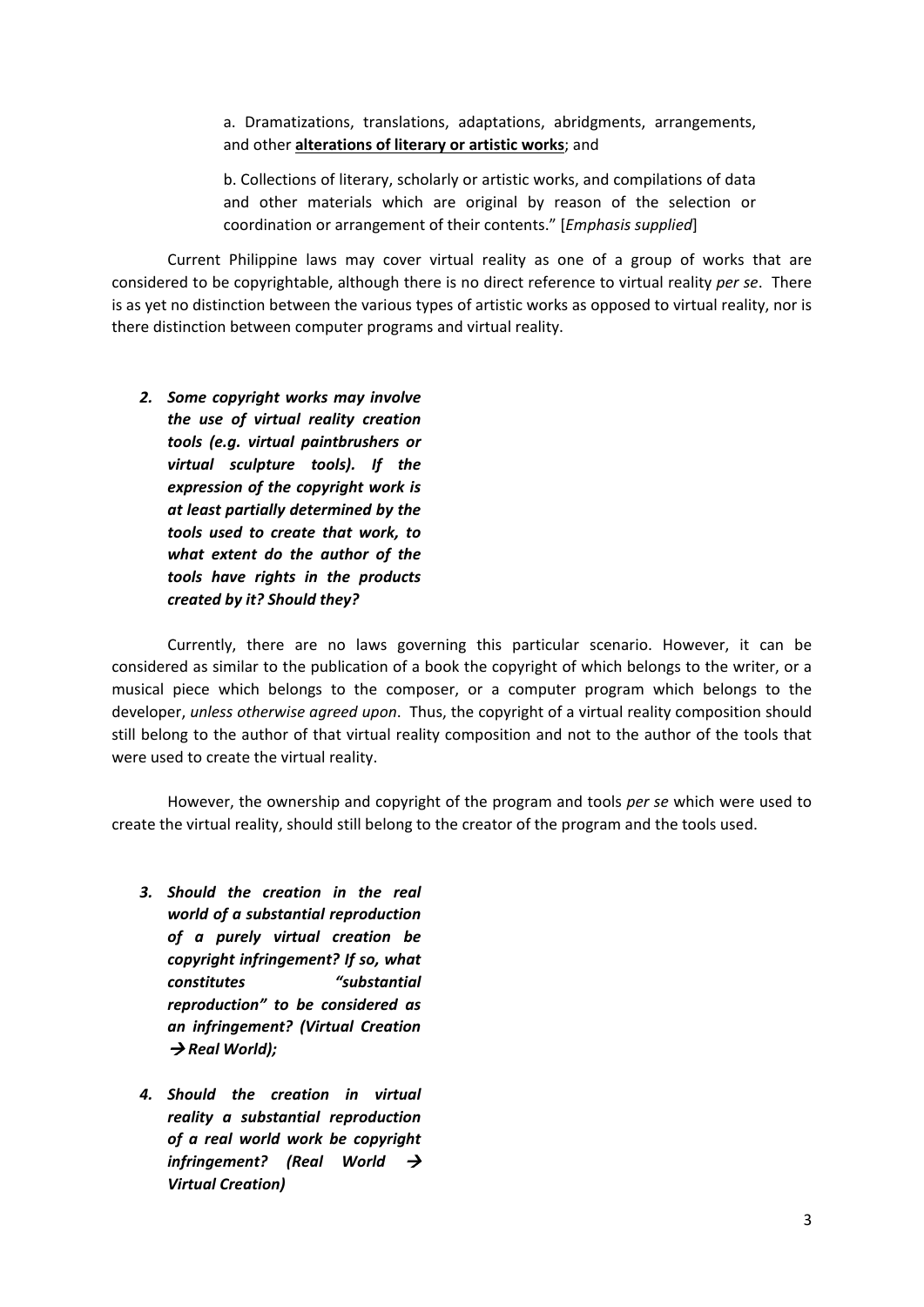The creation in the real world of a substantial reproduction of a purely virtual creation should be considered a form of copyright infringement, *if* the virtual creation is considered to be protected by copyright.

[We note that **not every virtual creation is protected by copyright**. The work will need to pass the requirements for copyrightable works. This can also be applied to the corollary situation wherein a virtual creation is obtained or copied from real world work. It should be remembered that **not every real world work may be protected by copyright.]**

A real world creation is protected by copyright for as long as it can be classified as either an original work or derivative work and if it does not fall under the ambit of what is not protected by copyright [e.g., limitations on copyright and fair use].

Virtual work may be considered as a derivative work. The author of a virtual creation may not be liable for copyright infringement of the preexisting material if the author of the virtual work is able to add new original copyrightable material to the underlying work. However, It bears noting that the creation of a derivative work without the permission of the original author may constitute copyright infringement, pursuant to the moral and economic rights of the original author. Note that Secs. 177.1 and 177.2 of the Philippine IP Code provides the exclusive right of the author to carry out, authorize, or prevent the "reproduction of the work or a substantial portion of the work", and the "arrangement or other transformation of the work".

Derivative works are generally creations based on one or more preexisting material. Derivative works enumerated in Secs. 173.1 (a) and (b) of the Philippine IP Code are "dramatizations, translations, adaptations, abridgments, arrangements, and other alterations of literary or artistic works" and "collections of literary, scholarly or artistic works, and compilations of data and other materials which are original by reason of the selection or coordination or arrangement of their contents". To be copyrightable, a derivative work must incorporate some or all of a preexisting "work" and add new original copyrightable authorship to that work.<sup>[5](#page-3-0)</sup> According to the Philippine IP Code, derivative works are also protected under the copyright law:

"SEC. 173. Derivative Works. — 173.1. The following derivative works shall also be protected by copyright:

(a) Dramatizations, translations, adaptations, abridgments, arrangements, and other alterations of literary or artistic works; and

(b) Collections of literary, scholarly or artistic works, and compilations of data and other materials which are original by reason of the selection or coordination or arrangement of their contents. (Sec. 2, (P) and (Q), P.D. No. 49)

173.2. The works referred to in paragraphs (a) and (b) of Subsection 173.1 shall be protected as new works: Provided, however, That such new work shall not affect the force of any subsisting copyright upon the original works employed or any part thereof, or be construed to imply any right to such use of the original works, or to secure or extend copyright in such original works. (Sec. 8, P.D. 49; Art. 10, TRIPS)"<sup>[6](#page-3-1)</sup>

<span id="page-3-0"></span> $5$  Copyright in Derivative Works and Compilations, United States Copyright Office, accessed from http://www.copyright.gov/circs/circ14.pdf.<br><sup>6</sup> Intellectual Property Code of the Philippines, Sec. 173.

<span id="page-3-1"></span>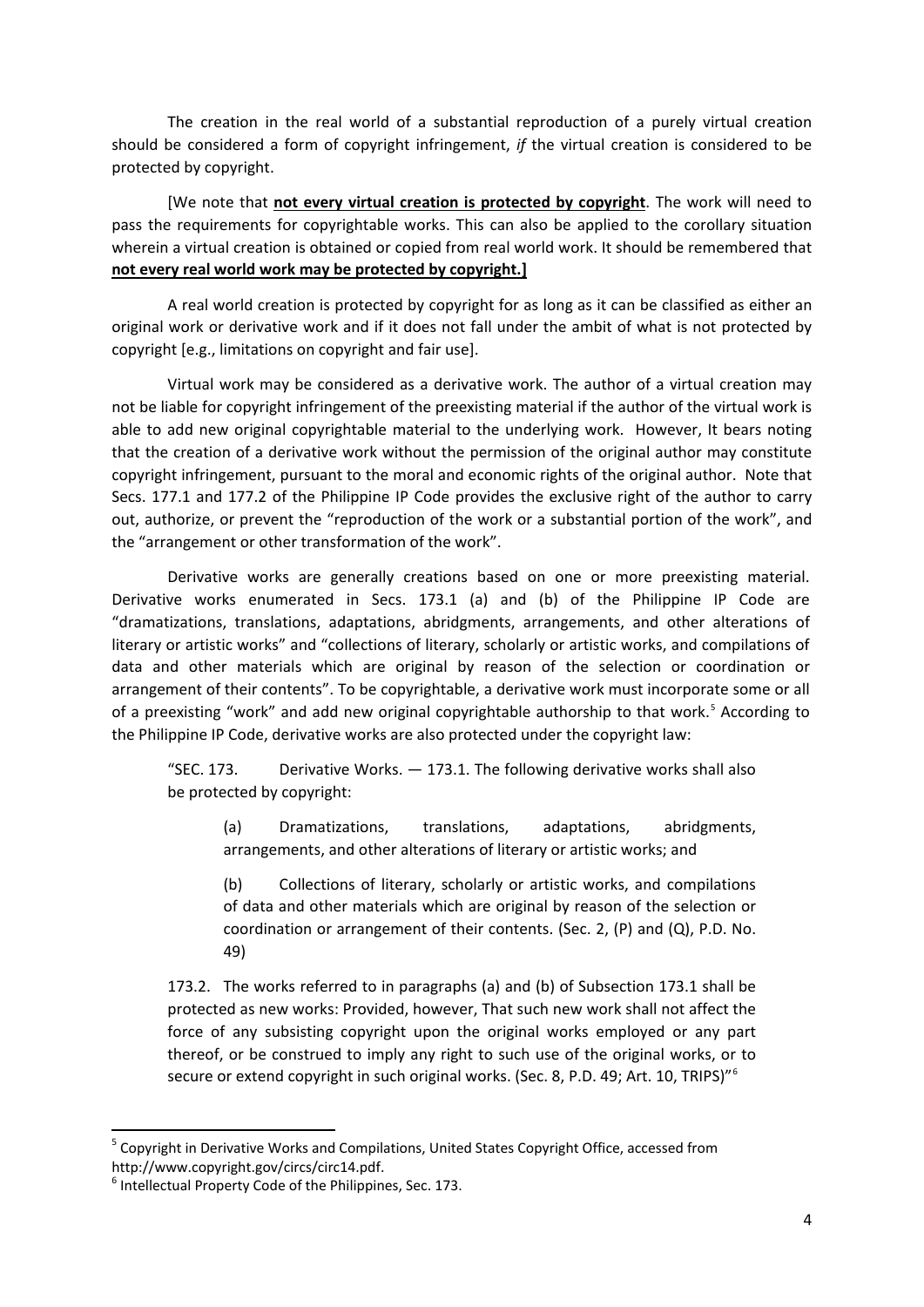Virtual work can be classified as derivative work if they are based on preexisting copyrighted works in the real world. Under Rule 2 of the Philippine Copyright Safeguards and Regulations, "Work refers to any original work, derivative work, performance of producers, sound recording, or recording of broadcasting organizations. Derivative work is work that is derived from another work."[7](#page-4-0) [Emphasis supplied] For a virtual work to be considered a derivative work, the work must also add a original copyrightable material to that work.<sup>[8](#page-4-1)</sup> It must be noted, however, that the protection accorded the author of a derivative work does not imply any right to the use of the preexisting material.<sup>[9](#page-4-2)</sup>

#### *Copyright Infringement by a Derivative Work*

A derivative work may be considered an infringement if it is made without the original copyright owner's permission. In granting permission to make a derivative work, the original copyright owner can impose conditions<sup>[10](#page-4-3)</sup> based on the author's economic rights pertaining to "reproduction of the work or substantial portion of the work" and its "dramatization, translation, adaptation, abridgment, arrangement or other transformation" as provided by Secs. 177.1 and 177.2 of the Philippine IP Code.

Philippine jurisprudence has not tackled the question of infringement by a derivative work, much less the issue of whether virtual work infringes on real world work and vice versa. However, as Philippine intellectual property laws borrow heavily from US laws, US jurisprudence on the matter of whether derivative works may be considered as infringing the original copyrighted material may be considered as instructive.

In the United States case *Stewart v. Abend, 495 U.S. 207 (1990)*, it was ruled that distribution and publication of a derivative work "infringes the rights of the owner of the preexisting work where the author of that work agreed to assign the rights in the renewal term to the derivative work's owner, but died before the commencement of the renewal period, and the statutory successor does not assign the right to use the preexisting work to the owner of the derivative work."

According to the case of *Rogers v. Koons, 960 F.2d 301 (2d Cir. 1992)*, in order to establish copyright infringement, the plaintiff must show proof of copyright ownership and that the copying was without authorization from the copyright owner.<sup>[11](#page-4-4)</sup> This case involves a derivative work from a photograph to a sculpture. The Court ruled that the copying was so deliberate and thus exceeded a permissible level of copying even under the fair use doctrine.<sup>[12](#page-4-5)</sup>

*5. How are the answers to the above questions affected, if any, by whether the reproduction involves a change in dimension (3D to 2D or vice versa)?*

<span id="page-4-1"></span><span id="page-4-0"></span><sup>&</sup>lt;sup>7</sup> Philippine Copyright Safeguards and Regulations.<br><sup>8</sup> Copyright in Derivative Works and Compilations, United States Copyright Office, accessed from http://www.copyright.gov/circs/circ14.pdf.<br><sup>9</sup> Copyright Law of the United States of America, Sec. 103.

<span id="page-4-2"></span>

<span id="page-4-3"></span> $10$  San Francisco's Owen, Wickersham & Erickson ("OWE"), accessed from

<span id="page-4-4"></span>http://www.owe.com/resources/legalities/28-copyright-ownership-collaborative-projects/.<br><sup>11</sup> Rogers v. Koons, 960 F.2d 301 (2d Cir. 1992).<br><sup>12</sup> Rogers v. Koons. 960 F.2d 301 (2d Cir. 1992).

<span id="page-4-5"></span>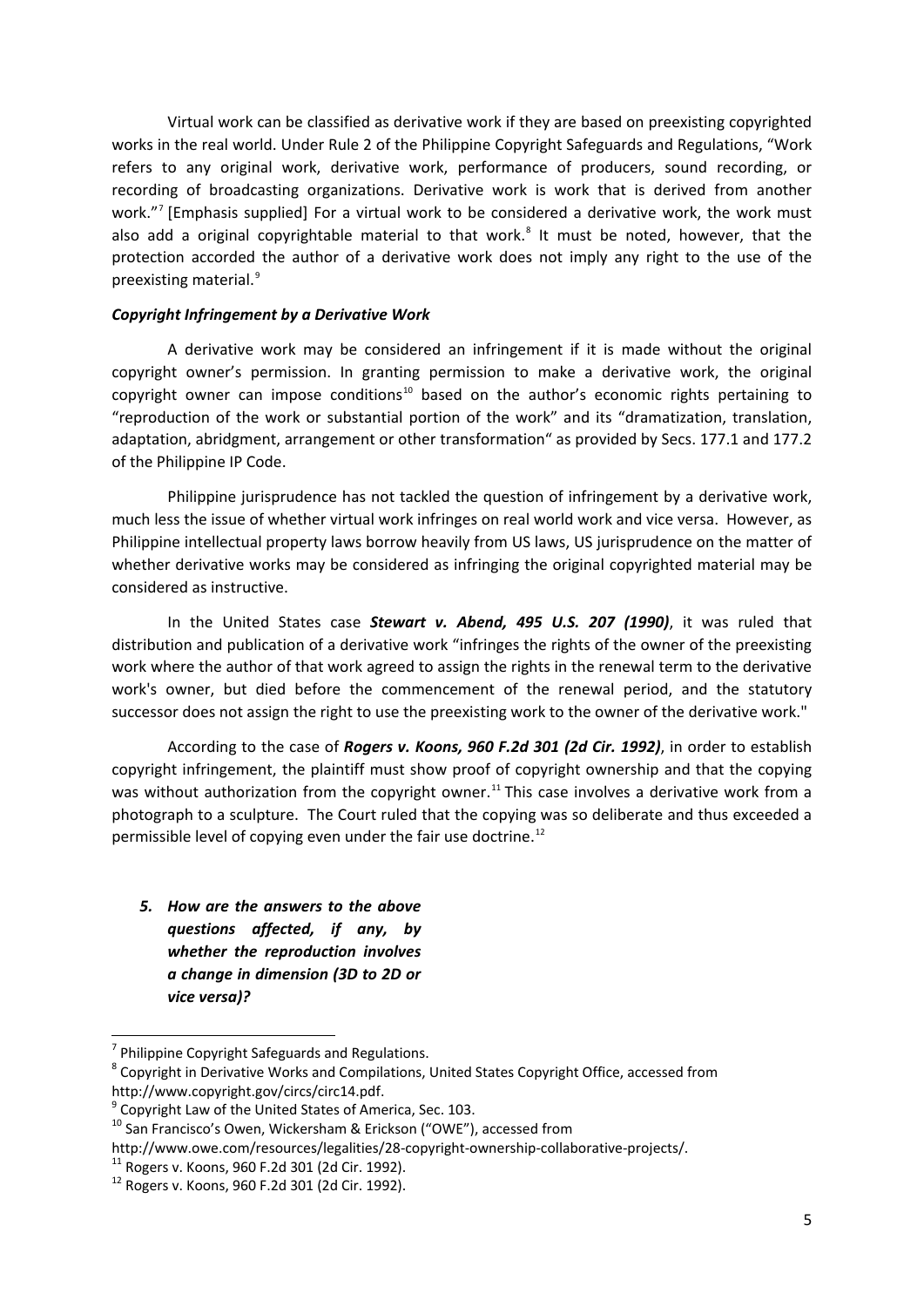A change in dimension is not material in determining whether or not there is copyright infringement. What is important is that there is substantial reproduction of the material being copied.

Note that Sec. 173 of the IP Code provides for the protection of derivative works:

"Sec. 173. Derivative Works. – 173.1. The following derivative works shall also be protected by copyright:

(a) Dramatizations, translations, adaptations, abridgements, **and other alterations of literary or artistic works** …" [*Emphasis supplied*]

Hence, mere alteration of dimension, if the reproduction is considered as substantial, may still be considered as infringing.

### *6. What jurisdiction governs virtual reality?*

Jurisdiction governing virtual reality is currently an ongoing question because of the difficulty of determining where copyright infringement was actually committed. It can be akin to a continuing crime wherein jurisdiction may fall in any place that any element of copyright infringement is committed. To give an example, if the creation or infringement of virtual reality takes logging in to the cyberspace for multiple times as an ongoing process, it is suggested that jurisdiction may be vested in any place where any element of copyright infringement is committed.

# *7. What liability should be imposed on the developers of the VR platform and what should be the basis for that liability be?*

Liability of the developers of the VR platform for copyright infringement should be both criminal and civil liability. Under Section 216 of the IP Code, any person infringing a copyright is liable:

"(a) To an injunction restraining such infringement. The court may also order the defendant to desist from an infringement, among others, to prevent the entry into the channels of commerce of imported goods that involve an infringement, immediately after customs clearance of such goods.

(b) Pay to the copyright proprietor or his assigns or heirs such actual damages, including legal costs and other expenses, as he may have incurred due to the infringement as well as the profits the infringer may have made due to such infringement, and in proving profits the plaintiff shall be required to prove sales only and the defendant shall be required to prove every element of cost which he claims, or, in lieu of actual damages and profits, such damages which to the court shall appear to be just and shall not be regarded as penalty.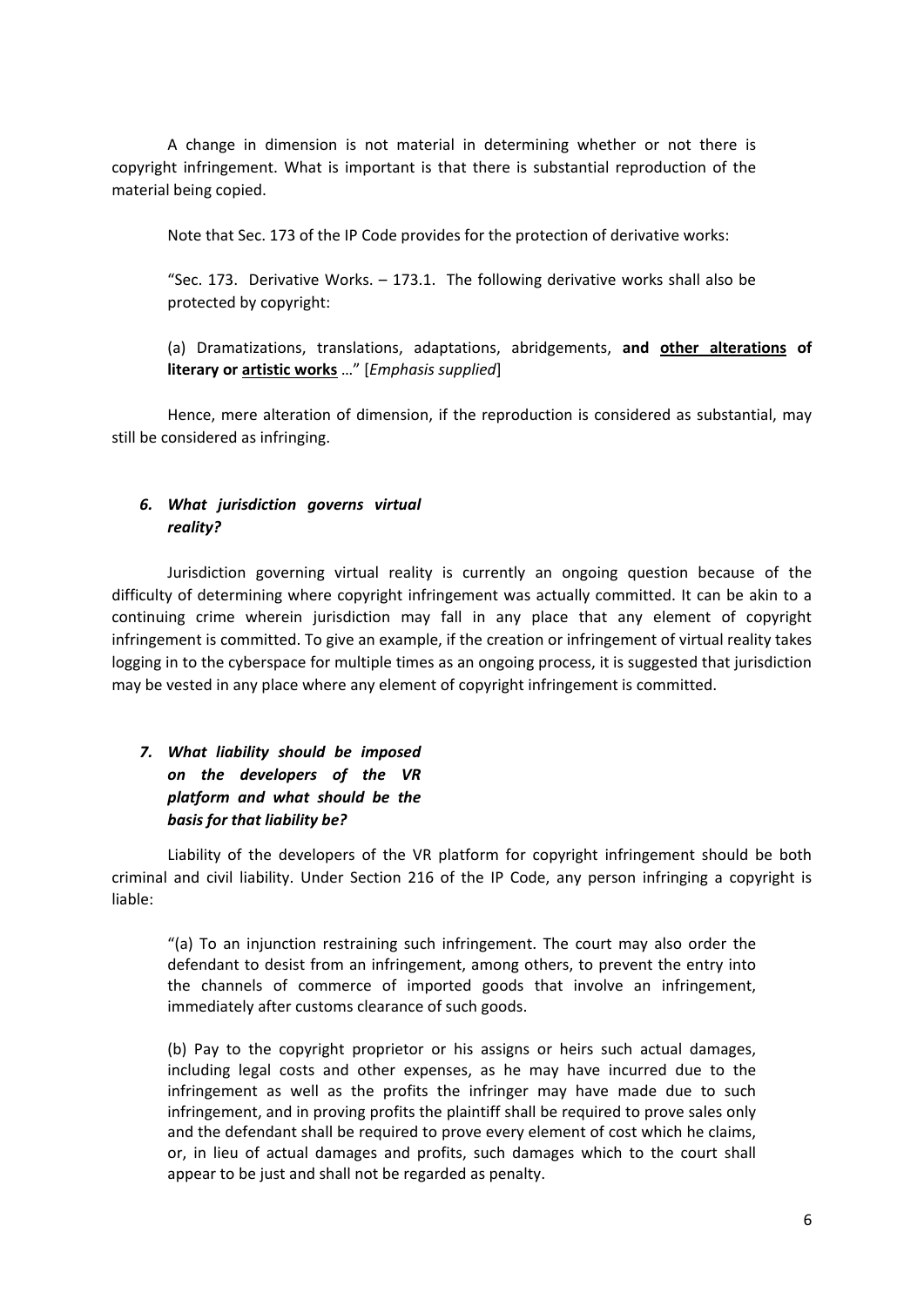(c) Deliver under oath, for impounding during the pendency of the action, upon such terms and conditions as the court may prescribe, sales invoices and other documents evidencing sales, all articles and their packaging alleged to infringe a copyright and implements for making them.

(d) Deliver under oath for destruction without any compensation all infringing copies or devices, as well as all plates, molds, or other means for making such infringing copies as the court may order.

(e) Such other terms and conditions, including the payment of moral and exemplary damages, which the court may deem proper, wise and equitable and the destruction of infringing copies of the work even in the event of acquittal in a criminal case."

Criminal penalties are also provided under Section 217 of the IP Code, as follows:

"**Sec. 217**.—217.1. Any person **infringing** any right secured by provisions of Part IV of this Act **or aiding or abetting** such infringement shall be guilty of a crime punishable by:

(a) Imprisonment of one (1) year to three (3) years plus a fine ranging from fifty thousand pesos (P50,000) to one hundred and fifty thousand pesos (P150,000) for the first offense.

(b) Imprisonment of three (3) years and one (1) day to six (6) years plus a fine ranging from one hundred and fifty thousand pesos (P150,000) to five hundred thousand pesos (P500,000) for the second offense.

(c) Imprisonment of six (6) years and one (1) day to nine (9) years plus a fine ranging from five hundred thousand pesos (P500,000) to one million five hundred thousand pesos (P1,500,000) for the third and subsequent offenses.

(d) In all cases, subsidiary imprisonment in cases of insolvency.

217.2. In determining the number of years of imprisonment and the amount of fine, the court shall consider the value of the infringing materials that the defendant has produced or manufactured and the damage that the copyright owner has suffered by reason of the infringement.

217.3. Any person who at the time when copyright subsists in a work has in his possession an article which he knows, or ought to know, to be an infringing copy of the work for the purpose of:

(a) Selling, letting for hire, or by way of trade, offering or exposing for sale, or hire, the article;

(b) Distributing the article for purpose of trade or for any other purpose to an extent that will prejudice the rights of the copyright owner in the work; or

(c) Trade exhibit of the article in public, shall be guilty of an offense and shall be liable on conviction to imprisonment and fine as above mentioned. (Sec. 29, P.D. No. 49a)" [*Emphasis supplied*]